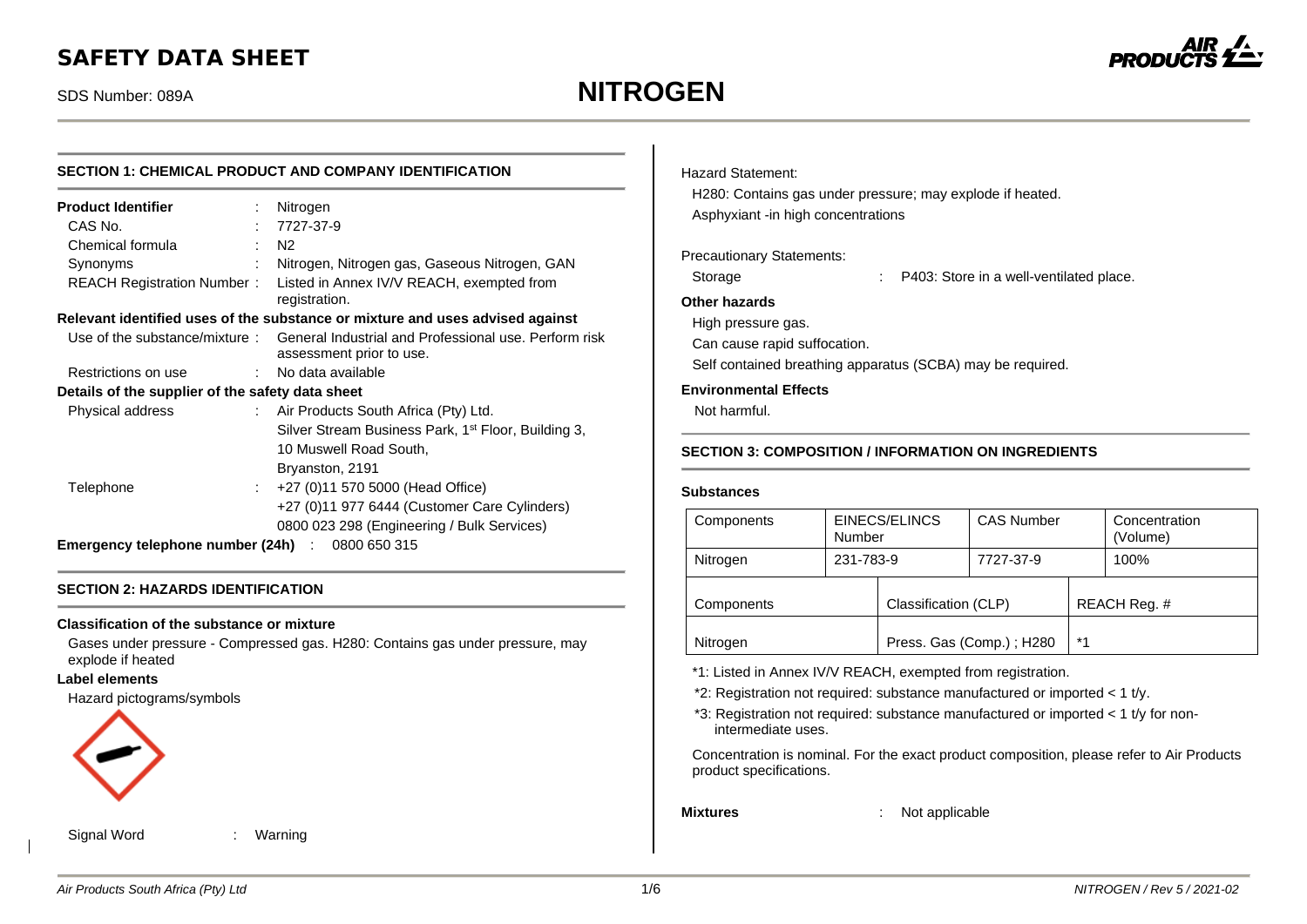## *SAFETY DATA SHEET – Nitrogen* SDS Number: 089A

| <b>SECTION 4: FIRST AID MEASURES</b> |                                                                                                                                                                                                                                                                                               | <b>SECTION 5: FIRE-FIGHTING MEASURES</b><br><b>Extinguishing media</b>                                                                                                                                                                                                                                                                                                              |  |  |  |
|--------------------------------------|-----------------------------------------------------------------------------------------------------------------------------------------------------------------------------------------------------------------------------------------------------------------------------------------------|-------------------------------------------------------------------------------------------------------------------------------------------------------------------------------------------------------------------------------------------------------------------------------------------------------------------------------------------------------------------------------------|--|--|--|
| Description of first aid measure     |                                                                                                                                                                                                                                                                                               |                                                                                                                                                                                                                                                                                                                                                                                     |  |  |  |
| General advice                       | Move victim to uncontaminated area wearing self<br>contained breathing apparatus. Keep victim warm and                                                                                                                                                                                        | Suitable extinguishing media :<br>The product itself does not burn. Use extinguishing<br>media appropriate for surrounding fire.                                                                                                                                                                                                                                                    |  |  |  |
|                                      | rested. Call a doctor. Apply artificial respiration if<br>breathing stopped.                                                                                                                                                                                                                  | Extinguishing media which must not be used for safety reasons: Do not use water jet to<br>extinguish.                                                                                                                                                                                                                                                                               |  |  |  |
| Eye contact                          | In case of direct eye contact with eyes, seek medical<br>advice                                                                                                                                                                                                                               | Specific hazards arising from the substance or mixture                                                                                                                                                                                                                                                                                                                              |  |  |  |
| Skin contact                         | Adverse effects not expected from this product                                                                                                                                                                                                                                                | Upon exposure to intense heat or flame, cylinder will vent rapidly and or rupture violently.<br>Product is non-flammable and does not support combustion. Move away from container                                                                                                                                                                                                  |  |  |  |
| Ingestion                            | Ingestion is not considered a potential route of<br>exposure.                                                                                                                                                                                                                                 | and cool with water from a protected position. Keep containers and surroundings cool with<br>water spray.                                                                                                                                                                                                                                                                           |  |  |  |
| Inhalation                           | Move to fresh air. If breathing has stopped or is<br>laboured, give assisted respirations. Supplemental<br>oxygen may be indicated. If the heart has stopped,<br>trained personnel should begin cardiopulmonary<br>resuscitation immediately. In case of shortness of<br>breath, give oxygen. | <b>Advice for fire-fighters</b><br>Wear self contained breathing apparatus for fire fighting<br>if necessary. Standard protective clothing and<br>equipment (Self Contained Breathing Apparatus) for<br>fire-fighters. Standard EN 137 - Self-contained open-<br>circuit compressed air breathing apparatus with full face<br>mask. Standard EN 469 - Protective clothing for fire- |  |  |  |
|                                      | Most important symptoms and effects, both acute and delayed                                                                                                                                                                                                                                   | fighters. Standard EN 659 - Protective gloves for fire-                                                                                                                                                                                                                                                                                                                             |  |  |  |
| Symptoms                             | Exposure to oxygen deficient atmosphere may cause<br>the following symptoms: Dizziness. Salivation. Nausea.<br>Vomiting. Loss of mobility/consciousness.                                                                                                                                      | fighters.                                                                                                                                                                                                                                                                                                                                                                           |  |  |  |
|                                      | Indication of any immediate medical attention and special treatment needed                                                                                                                                                                                                                    | <b>SECTION 6: ACCIDENTAL RELEASE MEASURES</b>                                                                                                                                                                                                                                                                                                                                       |  |  |  |
| Treatment                            | : If exposed or concern: get medical attention/advice.                                                                                                                                                                                                                                        | Personal precautions, protective equipment and emergency procedures                                                                                                                                                                                                                                                                                                                 |  |  |  |
|                                      |                                                                                                                                                                                                                                                                                               | Evacuate personnel to safe areas. Wear self-contained breathing apparatus when<br>entering area unless atmosphere is proved to be safe. Monitor oxygen level. Ventilate the<br>area.                                                                                                                                                                                                |  |  |  |
|                                      |                                                                                                                                                                                                                                                                                               | Do not discharge into any place where its accumulation<br><b>Environmental precautions</b><br>could be dangerous. Prevent further leakage or spillage<br>if safe to do so.                                                                                                                                                                                                          |  |  |  |
|                                      |                                                                                                                                                                                                                                                                                               | Methods and material for containment and cleaning up<br>: Ventilate the area.                                                                                                                                                                                                                                                                                                       |  |  |  |
|                                      |                                                                                                                                                                                                                                                                                               | Additional advice<br>If possible, stop flow of product. Increase ventilation to<br>the release area and monitor oxygen level. If leak is<br>from cylinder or cylinder valve, call the Air Products<br>emergency telephone number. If the leak is in the user's                                                                                                                      |  |  |  |

 $\mathbf{I}$ 

system, close the cylinder valve, safely vent the pressure, and purge with an inert gas before attempting

.<br>repairs. **Reference to other sections** : For more information refer to sections 8 and 13.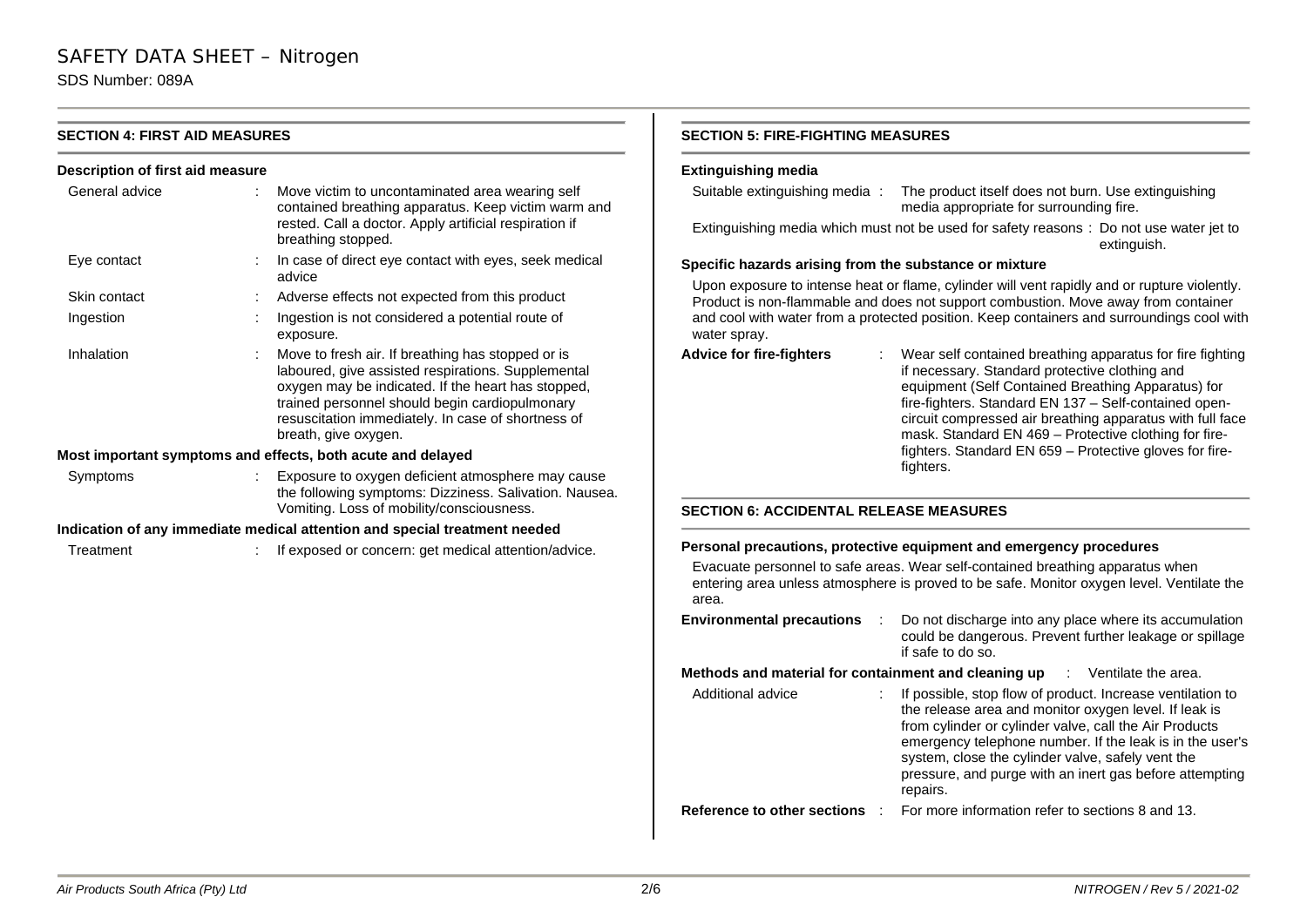### **SECTION 7: HANDLING AND STORAGE**

#### **Precautions for safe handling**

Cylinders should be stored up right with valve protection guard in place and firmly secured to prevent falling or being knocked over. Use equipment rated for cylinder pressure. Protect cylinders from physical damage; do not drag, roll, slide or drop. Do not allow storage area temperature to exceed 50°C. Only experienced and properly instructed persons should handle compressed gases/cryogenic liquids. Before using the product, determine its identity by reading the label. Know and understand the properties and hazards of the product before use. When doubt exists as to the correct handling procedure for a particular gas, contact the supplier. Do not remove or deface labels provided by the supplier for the identification of the cylinder contents. When moving cylinders, even for short distances, use a cart (trolley, hand truck, etc.) designed to transport cylinders. Do not remove valve guards. Before connecting the container, check the complete gas system for suitability, particularly for pressure rating and materials. Before connecting the container for use, ensure that back feed from the system into the container is prevented. Ensure the complete gas system is compatible for pressure rating and materials of construction. Ensure the complete gas system has been checked for leaks before use. Employ suitable pressure regulating devices on all containers when the gas is being emitted to systems with lower pressure rating than that of the container. Never insert an object (e.g. spanner/wrench, screwdriver, pry bar, etc.) into valve openings. Doing so may damage valve, causing a leak to occur.

Open valve slowly. If user experiences any difficulty operating cylinder valve discontinue use and contact supplier. Close container valve after each use and when empty, even if still connected to equipment. Never attempt to repair or modify container valves or safety relief devices. Damaged valves should be reported immediately to the supplier. Close valve after each use and when empty. Do not subject containers to abnormal mechanical shocks which may cause damage to their valve or safety devices. Never attempt to lift a cylinder by its valve guard. Do not use containers as rollers or supports or for any other purpose than to contain the gas as supplied. Never strike an arc on a compressed gas cylinder or make a cylinder a part of an electrical circuit. Do not smoke while handling product or cylinders. Never re-compress a gas or a gas mixture without first consulting the supplier. Never attempt to transfer gases from one cylinder/container to another. Always use backflow protective device in piping. Never use direct flame or electrical heating devices to raise the pressure of a container. Containers should not be subjected to temperatures above 50°C. Prolonged periods of cold temperature below -30°C should be avoided.

#### **Conditions for safe storage, including any incompatibilities**

Full containers should be stored so that oldest stock is used first. Containers should be stored in a purpose built compound which should be well ventilated, preferably in the open air. Stored containers should be periodically checked for general condition and leakage. Observe all regulations and local requirements regarding storage of containers. Protect containers stored in the open against rusting and extremes of weather. Containers should not be stored in conditions likely to encourage corrosion.

Containers should be stored in the vertical position and properly secured to prevent toppling. The container valves should be tightly closed and where appropriate valve outlets should be capped or plugged. Container valve guards or caps should be in place. Keep containers tightly closed in a cool, well-ventilated place. Store containers in location free from fire risk and away from sources of heat and ignition. Full and empty cylinders should be segregated. Do not allow storage temperature to exceed 50°C. Return empty containers in a timely manner.

#### **Technical measures/Precautions**

Containers should be segregated in the storage area according to the various categories (e.g. flammable, toxic, etc.) and in accordance with local regulations. Keep away from combustible material.

#### **SECTION 8: EXPOSURE CONTROLS AND PERSONAL PROTECTION**

#### **Exposure controls**

#### **Engineering measures**

Provide natural or mechanical ventilation to prevent oxygen deficient atmospheres below 19.5% oxygen.

#### **Personal protective equipment**

| Respiratory protection   | Self contained breathing apparatus (SCBA) or positive<br>pressure airline with mask are to be used in oxygen-<br>deficient atmosphere. Air purifying respirators will not<br>provide protection. Users of breathing apparatus must<br>be trained. |
|--------------------------|---------------------------------------------------------------------------------------------------------------------------------------------------------------------------------------------------------------------------------------------------|
| Hand protection          | Wear work gloves when handling gas cylinders.<br>Standard EN 388- Protective gloves against mechanical<br>risk                                                                                                                                    |
|                          | The breakthrough time of the selected glove(s) must be<br>greater than the intended use period.                                                                                                                                                   |
| Eye/face protection      | Safety glasses recommended when handling cylinders.<br>Standard EN 166- Personal eye protection.                                                                                                                                                  |
| Skin and body protection | Safety shoes are recommended when handling<br>cylinders. Standard EN ISO 20345 - Personal<br>protective equipment- safety footwear.                                                                                                               |
|                          | Special instructions for protection and hygiene : Ensure adequate ventilation,<br>especially in confined areas.                                                                                                                                   |
| Remarks                  | Simple asphyxiant.                                                                                                                                                                                                                                |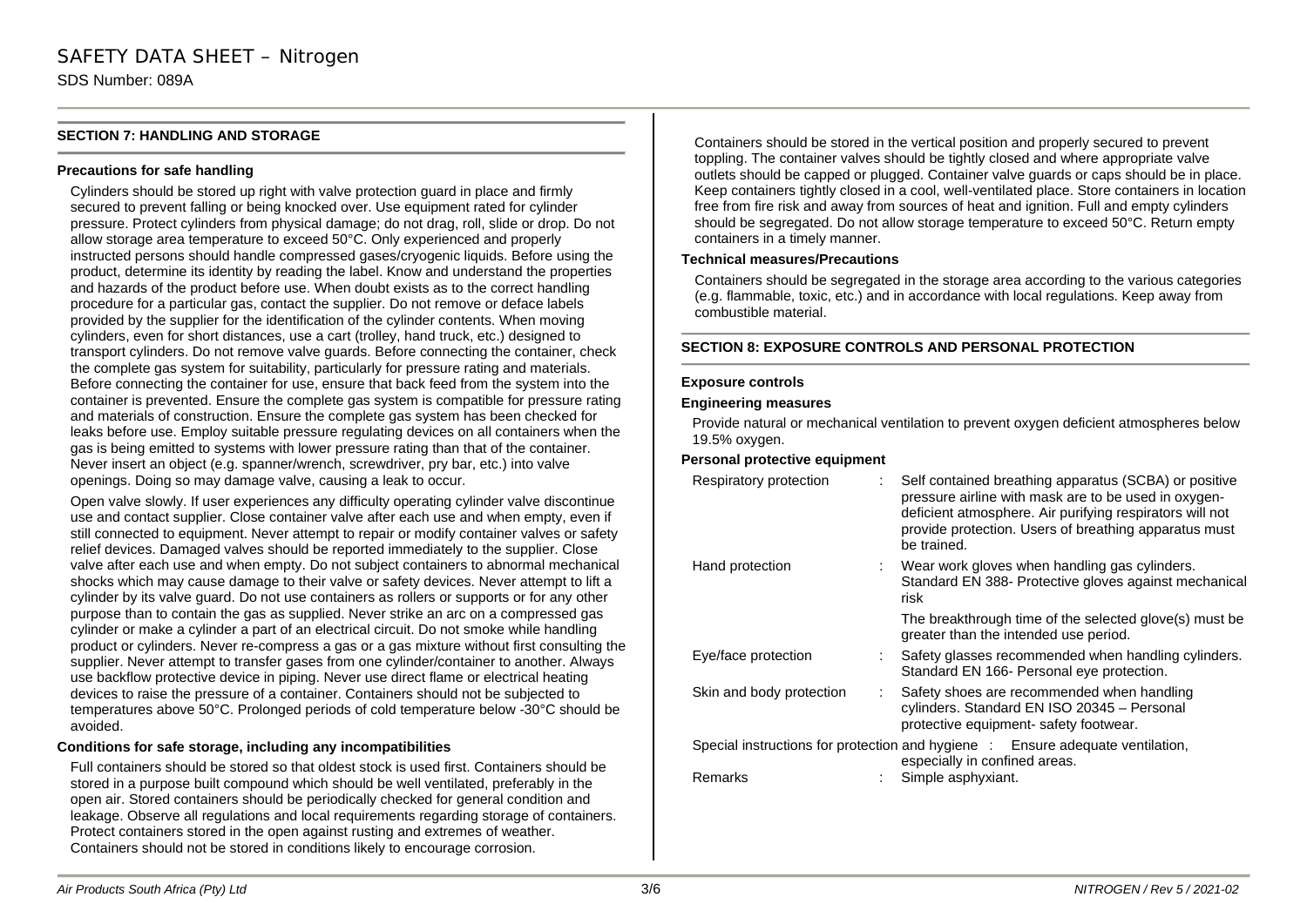## *SAFETY DATA SHEET – Nitrogen*

SDS Number: 089A

#### **SECTION 9: PHYSICAL AND CHEMICAL PROPERTIES Information on basic physical and chemical properties** Form : Compressed gas. Colour : Colourless gas Odour : No odour warning properties. Molecular Weight : 28 g/mol Relative vapour density  $\therefore$  0.97 (air = 1), Lighter than air. Vapour pressure : Not applicable. Density  $\therefore$  0.0012 g/cm<sup>3</sup> at 21 °C Note: (as vapour) Relative density **:** Not applicable Specific Volume : 0.8615 m<sup>3</sup>/kg at 21 °C Boiling point/range : -196 °C Critical temperature : -147 °C Melting point/range : -210 °C Water solubility : 0.02 g/l Partition coefficient n-octanol/water [log kow] : Not applicable pH : Not applicable Viscosity : No reliable data available Particle characteristics : Not applicable Upper and lower explosion/flammability limits : Non flammable Flash point : Not applicable Auto-ignition temperature : Non flammable Decomposition temperature : Not applicable **Other information** Explosive properties : Not applicable Oxidizing properties : Not applicable Odour threshold : Odour threshold is subjective and inadequate to warn of over exposure Evaporation rate : Not applicable<br>
Flammability (solid, gas) : Refer to produc Refer to product classification in section 2<br>Not applicable Upper flammability limit : Not applicable<br>
Lower flammability limit : Not applicable Lower flammability limit : **SECTION 10: STABILITY AND REACTIVITY Reactivity** : No reactive hazard other than the effects described in the sub-sections below **Chemical Stability** : Stable under normal conditions. **Possibility of hazardous reactions** : No data available **Conditions to avoid** : None under recommended storage and handling conditions (see section7) **Incompatible materials** : No data available. **Hazardous decomposition products** : Under normal conditions of use hazardous decomposition products should not be produced **SECTION 11: TOXICOLOGICAL INFORMATION Information on toxicological effects Likely routes of exposure** Effect on Eye : In case of direct contact with eyes, seek medical advice. Effects on Skin : Adverse effects not expected from this product. Inhalation effects : In high concentrations may cause asphyxiation. Asphyxiation may bring about unconsciousness without warning and so rapidly that victim may be unable to protect themselves. Ingestion effects : Ingestion is not considered a potential route of exposure Symptoms : Exposure to oxygen deficient atmosphere may cause the following symptoms: Dizziness. Salivation. Nausea. Vomiting. Loss of mobility/consciousness. **Acute toxicity** Acute oral toxicity : No data available on the product itself. Acute inhalation toxicity : No data available on the product itself. Acute dermal toxicity : No data available on the product itself. Skin corrosion/irritation : No data available. Serious eve damage/ eve irritation : No data available. Sensitization : No data available.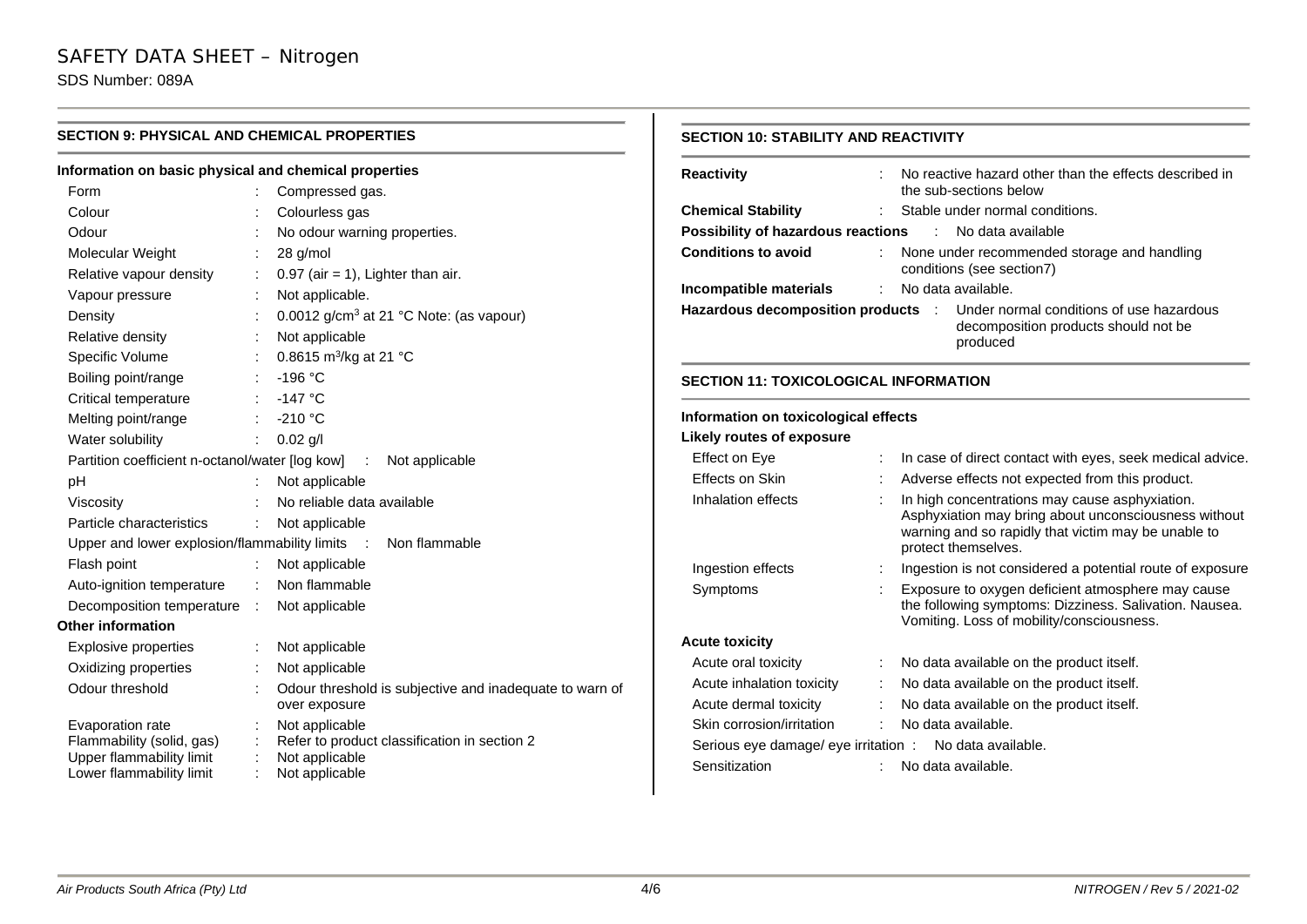#### **Chronic toxicity or effects from long term exposure**

| Carcinogenicity                                           |    | No data available.                                            |                    |
|-----------------------------------------------------------|----|---------------------------------------------------------------|--------------------|
| Reproductive toxicity                                     |    | No data available on the product itself.                      |                    |
| Germ cell mutagenicity                                    | ÷. | No data available on the product itself                       |                    |
| Specific target organ systemic toxicity (single exposure) |    | t in                                                          | No data available. |
|                                                           |    | Specific target organ systemic toxicity (repeated exposure) : | No data available. |
| Aspiration hazard                                         |    | No data available.                                            |                    |

#### **SECTION 12: ECOLOGICAL INFORMATION**

| Toxicity                                     |    |                                                                                       |
|----------------------------------------------|----|---------------------------------------------------------------------------------------|
| Aquatic toxicity                             |    | No data is available on the product itself.                                           |
| Toxicity to other organisms :                |    | No data available on the product itself                                               |
| Persistence and degradability                |    |                                                                                       |
| No data available                            |    |                                                                                       |
| <b>Bioaccumulative potential</b>             |    | Refer to section 9"Partition Coefficient (n-<br>octanol/water)".                      |
| <b>Mobility in soil</b>                      |    | Because of its high volatility, the product is unlikely to<br>cause ground pollution. |
| Other adverse effects                        |    |                                                                                       |
| No ecological damage caused by this product. |    |                                                                                       |
| Effect on the ozone layer                    | t. | No known effects from this product.                                                   |
| Ozone Depleting Potential                    | ÷  | None                                                                                  |
| Effect on global warming                     | t. | No known effects from this product.                                                   |
| Global Warming Potential                     |    | None                                                                                  |

#### **SECTION 13: DISPOSAL CONSIDERATIONS**

| Waste treatment methods | Contact supplier if quidance is required. Return unused<br>product in original cylinder to supplier. |
|-------------------------|------------------------------------------------------------------------------------------------------|
| Contaminated packaging  | Return cylinder to supplier.                                                                         |

#### **SECTION 14: TRANSPORT INFORMATION**

#### **ADR**

| UN/ID No.               |   | <b>UN1066</b>        |
|-------------------------|---|----------------------|
| Proper shipping name    |   | NITROGEN, COMPRESSED |
| Class or Division       |   | 2                    |
| Tunnel code             |   | (E)                  |
| Label(s)                |   | 2.2                  |
| ADR/RID Hazard ID no.   |   | 20                   |
| Marine Pollutant        |   | No                   |
| <b>IATA</b>             |   |                      |
| UN/ID No.               |   | UN1066               |
| Proper shipping name    |   | Nitrogen, compressed |
| Class or Division       |   | 2.2                  |
| Label(s)                |   | 2.2                  |
| Marine Pollutant        |   | No                   |
| <b>IMDG</b>             |   |                      |
| UN/ID No.               |   | UN1066               |
| Proper shipping name    |   | NITROGEN, COMPRESSED |
| Class or Division       |   | 2.2                  |
| Label(s)                |   | 2.2                  |
| Marine Pollutant        |   | : No                 |
| Segregation Group       |   | None                 |
| RID                     |   |                      |
| UN/ID No.               | ÷ | <b>UN1066</b>        |
| Proper shipping name    |   | NITROGEN, COMPRESSED |
| Class or Division       |   | 2                    |
| Label(s)                |   | 2.2                  |
| <b>Marine Pollutant</b> |   | No                   |

#### **Further Information**

Avoid transport on vehicles where the load space is not separated from the driver's compartment. Ensure vehicle driver is aware of the potential hazards of the load and knows what to do in the event of an accident or an emergency. Ensure compliance with applicable regulations.

Before transporting product containers ensure that they are firmly secured and cylinder valve is closed and not leaking, valve outlet cap nut or plug (where provided) is correctly fitted and the valve protection device (where provided) is correctly fitted.

The transportation information is not intended to convey all specific regulatory data relating to this material. For complete transportation information, contact an Air Products customer service representative.